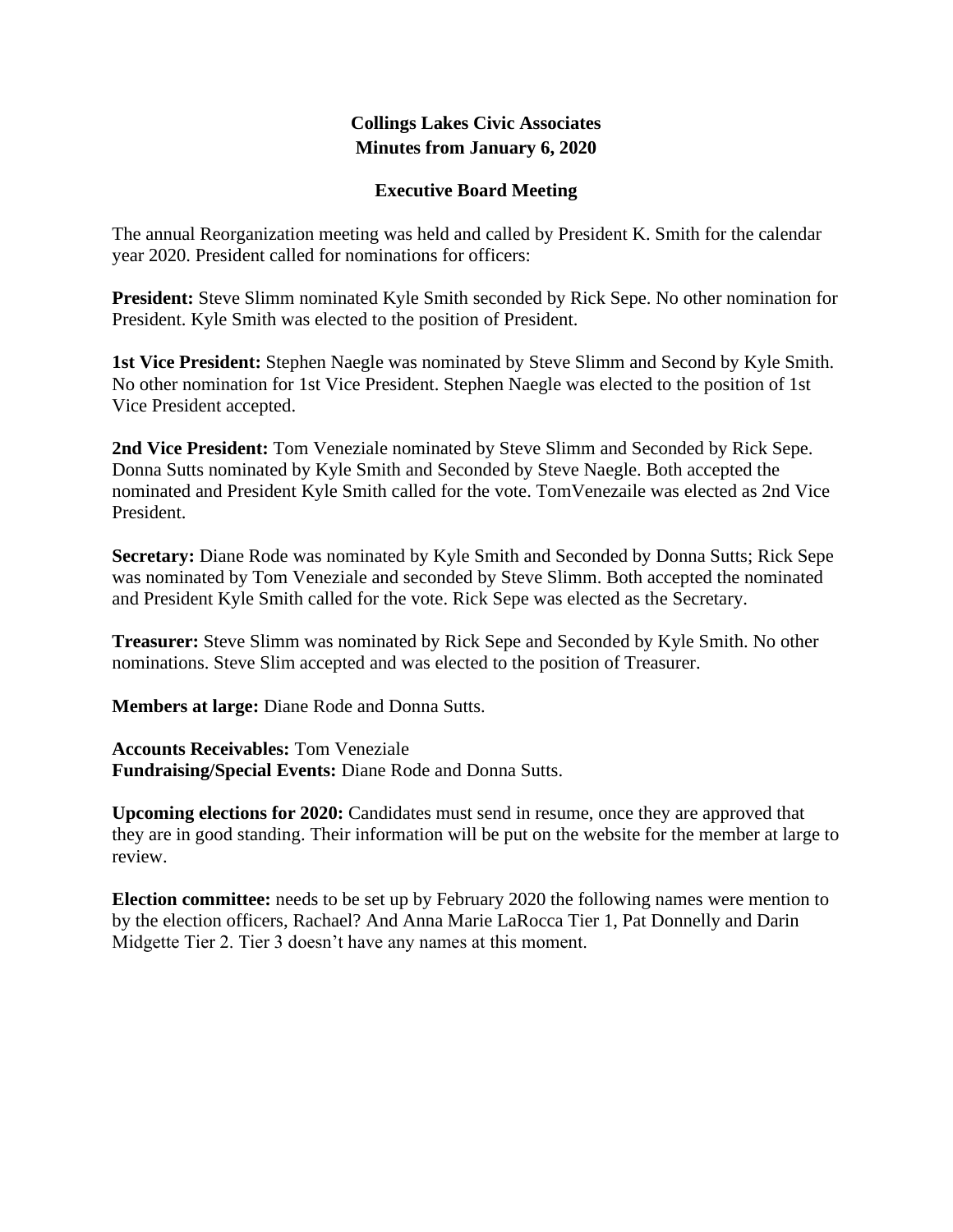#### **General Meeting**

The meeting was called to order by President Kyle Smith Pledge of Allegiance to the Flag led by Kyle Smith Roll Call of the Trustee All was present.

**Reading of the Minutes from the November:** were read, a motion was made by Rick Sepe and Seconded by Tom Veneziale to approve the minutes as read. Vote all in favor by the Trustee.

**Reading of the Minutes from the December:** were read, a motion was made by Steve Slimm and Seconded by Tom Veneziale to approve the minutes as read. Vote all in favor by the Trustee.

**Accounts Receivable Report:** Report is attached to the minutes. Motion to accept the report as read made by Rick Sepe and Seconded by Donna Sutts. Vote all in favor by the Trustee. No corrections

**Treasurer Report:** Report is attached to the minutes. Motion to accept the report as read made by Steve Naegle and seconded by Diane Rode. There were corrections to the report. We still have a credit with Atlantic City Electric in the amount of \$64.31. Vote all in favor by the Trustee with the corrections.

**Bills to be paid:** S. Bailey for locks in the amount of \$13.84. The motion was made by Tom Veneziale and seconded by Steve Slimm. All in favor by the Trustee. D. Rode for office supplies in the amount of \$74.63. A motion was made by Rick Sepe and seconded by Stephen Naegle. All in favor by the Trustee.

#### **Committee Reports:**

**Dams:** We have a Feb 27 meeting on the dams. **Grounds:** Nothing to report **Welcome Committee:** Still working on it. **Fundraising:** Still have the Wawa cards, looking into possibly have Skating Rink as a fundraising or Applebee more information to come.

**President Report:** Give a belief update on the current State of the Dams, Google Phone is working and it's the same number. Also, give an update on the current situation with our Tax Returns.

**Communications:** Nothing was received

**Old Business:** Steve Slimm reported as the Treasurer that the taxes are almost completed.

**New Business:** Nothing to report

**Trustee's Report:**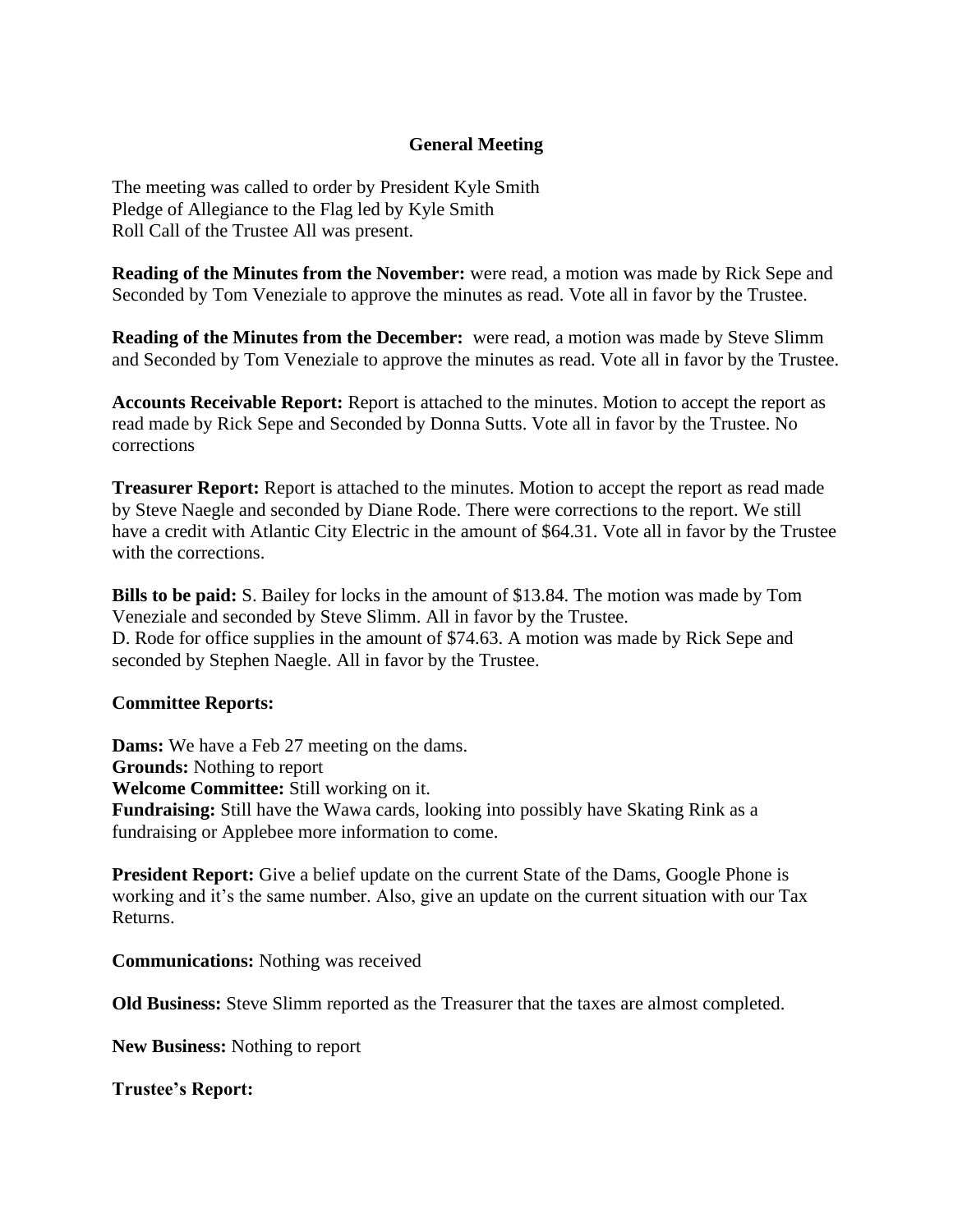Donna Sutts nothing to report.

Tom Veneziale nothing to report.

Diane Rode: nothing to report

Stephen Naegle Reminder that PayPal is back up and running. PayPal will accept the annual dues and the new assessment also.

Steve Slimm: Let the resident know that we are winning cases as we take them to count. The court order is working.

Rick Sepe: Thank Diane Rode for bringing the secretary for the past two years.

#### **Open to the Floor for questions:**

Butch Perna: Asked about the other Lakes, will we have access to them. The answer is yes, once the two dams are up and running.

Folsom Mayor-Elect Greg Schenker had a concern about picking up our trash. Asked if possibility get Assemblyperson Chris Brown to help us with Grant Money.

Donna Sutts asked about the onetime \$20.00 special assessment.

Ashley asked for the next beach up and what about the bugs?

No additional questions were asked by the membership.

Next meeting February 3, 2020, at 7 pm at Folsom Boro Hall

Motion to Adjured 8:10 pm

Report submitted by Rick Sepe Secretary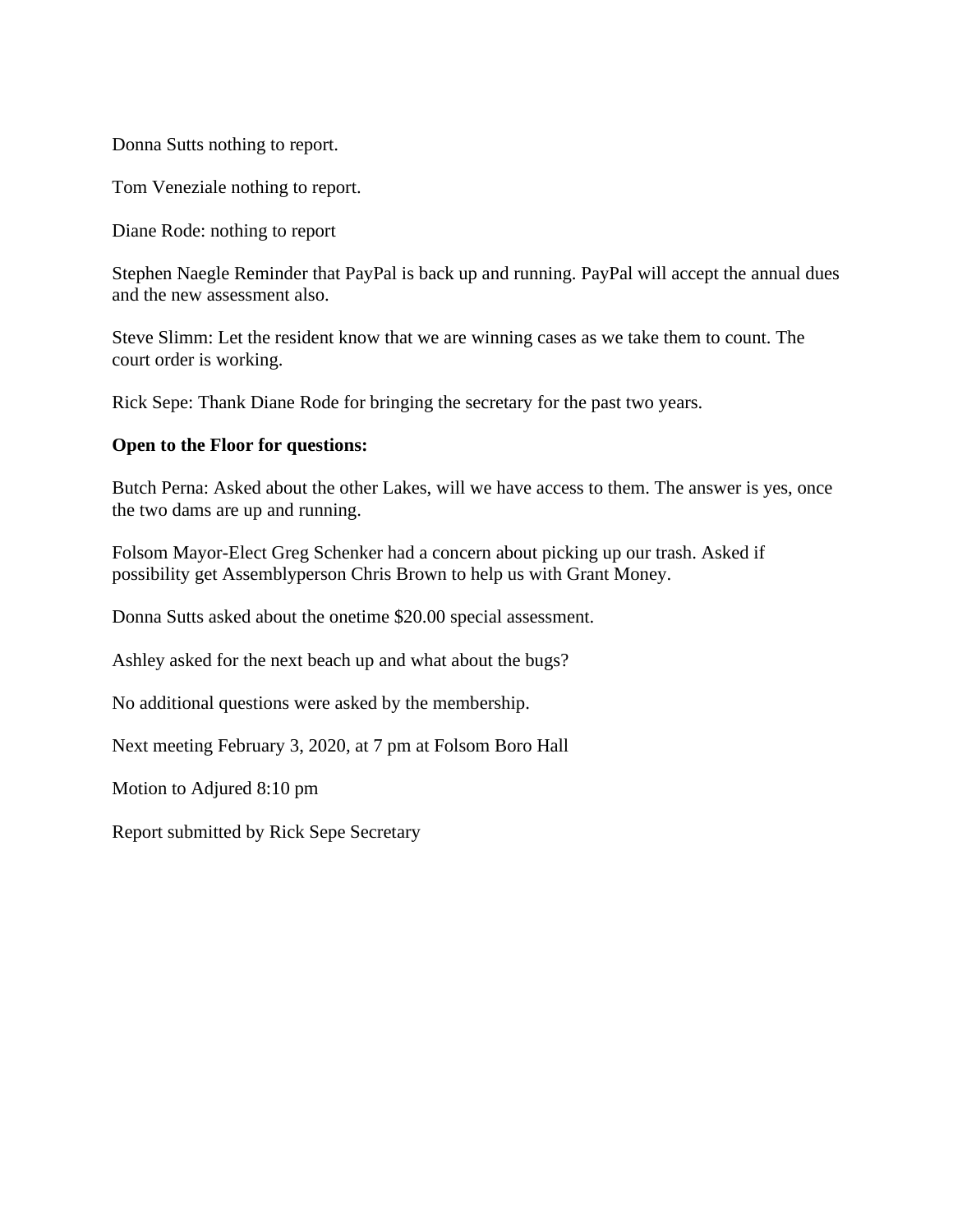7:47 PM 02/01/20

**Cash Basis** 

## Collings Lakes Civic Association<br>Profit & Loss<br>January 2020

|                               | <b>Jan 20</b> |
|-------------------------------|---------------|
| Ordinary Income/Expense       |               |
| Income                        |               |
| 2020 SPECIAL ASSESSMENT       | 7,407.59      |
| NEW RESIDENT SET UP FEE       | 600.00        |
| <b>ASSOCIATION FEE</b>        | 3,852.94      |
| <b>TIER 2 ASSOCIATION FEE</b> | 35,540.46     |
| <b>TIER 3 ASSOCIATION FEE</b> | 5,807.24      |
| <b>TIER 1 ASSOCIATION FEE</b> | 10,626.18     |
| TIER 1 DAM FEE                | 28,252.84     |
| TIER 2 DAM FEE                | 89,738.35     |
| TIER 3 DAM FEE                | 14,923.99     |
| <b>OTHER INCOME</b>           |               |
| <b>INTEREST INCOME</b>        | 353.59        |
| <b>Total OTHER INCOME</b>     | 353.59        |
| <b>Total Income</b>           | 197, 103.18   |
| Net Ordinary Income           | 197, 103. 18  |
| Other Income/Expense          |               |
| Other Income                  |               |
| <b>CONTRIBUTION</b>           | 3.85          |
| <b>Total Other Income</b>     | 3.85          |
| Net Other Income              | 3.85          |
| Net Income                    | 197,107.03    |

Page 1